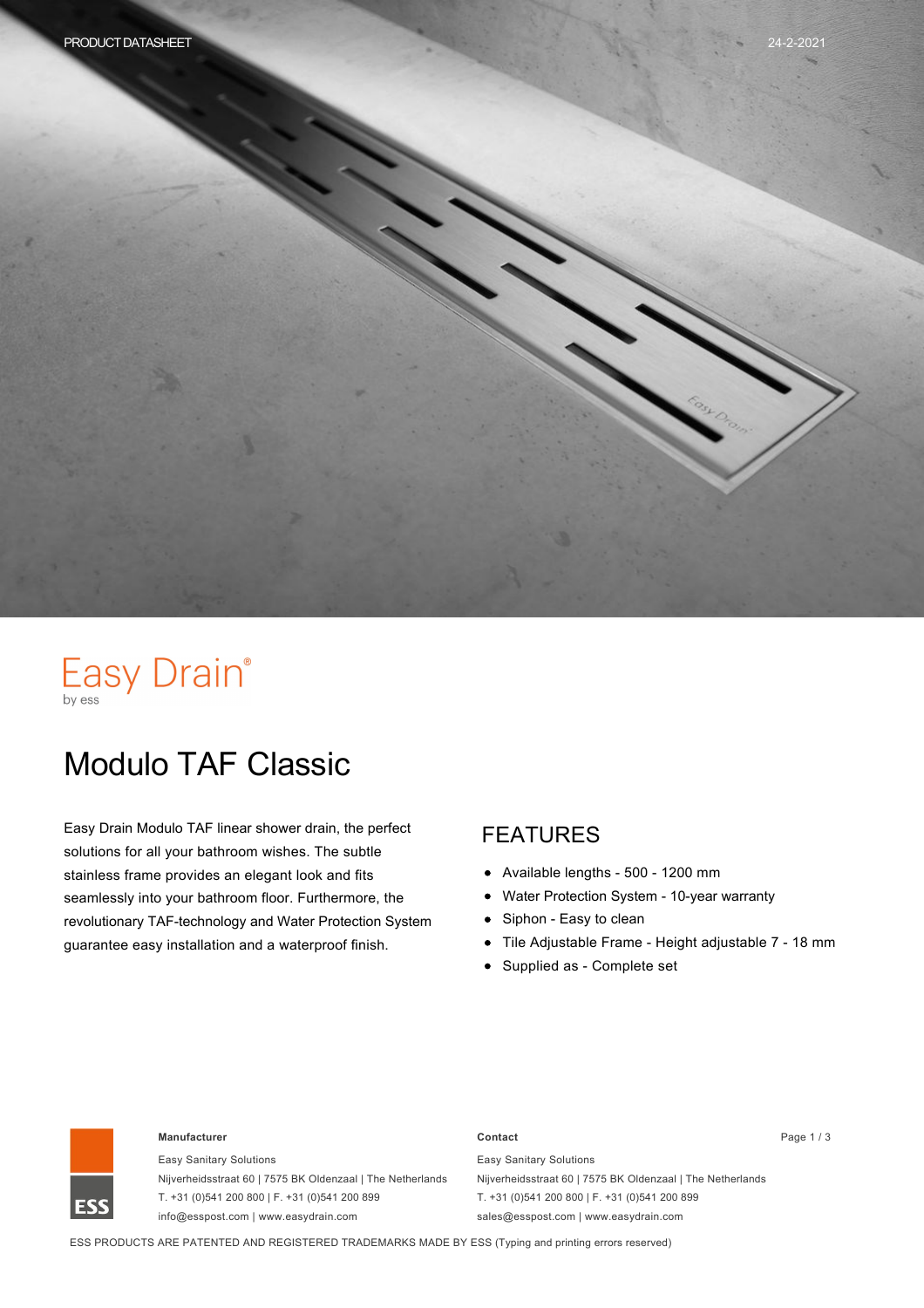| Serie         | Modulo TAF                                |
|---------------|-------------------------------------------|
| Name          | Modulo TAF Classic                        |
| Model         | Rectangular shower drain                  |
| Length (mm)   | 500, 600, 700, 800, 900, 1000, 1100, 1200 |
| Product type  | Complete                                  |
| Application   | New construction, Renovation              |
| Certification | EN 1253, DIN 18534                        |

## **INSTALLATION**

| Substrate                                   | Concrete / Sand Cement, Wooden floors, Lewis sheets     |
|---------------------------------------------|---------------------------------------------------------|
| Floor finish                                | Glass Mosaic, Tiles / Mosaic, Natural stone, Thin tiles |
| Height adjustable feet                      | Included                                                |
| Installation option                         | Wall, Floor                                             |
| Outlet                                      | Horizontal (Vertical outlet optional)                   |
| Connection (mm)                             | 40                                                      |
| Min. installation depth (mm) (built-in set) | 70                                                      |
| Min. installation depth (mm) (incl. grate)  | 77                                                      |

#### DRAINAGE

| Max. drainage capacity entrance (I/min) | 28 |
|-----------------------------------------|----|
| Max. drainage capacity wall (I/min)     |    |
| Max. drainage capacity (I/min)          | 33 |

### **BUILT-IN SET**

| Pre-assembled sealing membrane | Included                                             |
|--------------------------------|------------------------------------------------------|
| Siphon features                | Cleanable, Pivotable & adjustable, Height adjustable |
| Water seal height (mm)         | 28                                                   |
| Outlet                         | Horizontal (Vertical outlet optional)                |
| Material siphon                | ABS                                                  |
|                                |                                                      |

### **DESIGN**

| <b>Brushed stainless steel</b> |
|--------------------------------|
| Modern; Unique; Classic        |
| 54                             |
| N.A.                           |
| <b>No</b>                      |
| TAF (Tile Adjustable Frame)    |
| Stainless steel (304)          |
| N.A.                           |
| 62                             |
| Yes                            |
| Yes                            |
|                                |



#### **Manufacturer Contact** Page 2 / 3

Easy Sanitary Solutions Nijverheidsstraat 60 | 7575 BK Oldenzaal | The Netherlands T. +31 (0)541 200 800 | F. +31 (0)541 200 899 info@esspost.com | www.easydrain.com

Easy Sanitary Solutions Nijverheidsstraat 60 | 7575 BK Oldenzaal | The Netherlands T. +31 (0)541 200 800 | F. +31 (0)541 200 899 sales@esspost.com | www.easydrain.com

ESS PRODUCTS ARE PATENTED AND REGISTERED TRADEMARKS MADE BY ESS (Typing and printing errors reserved)